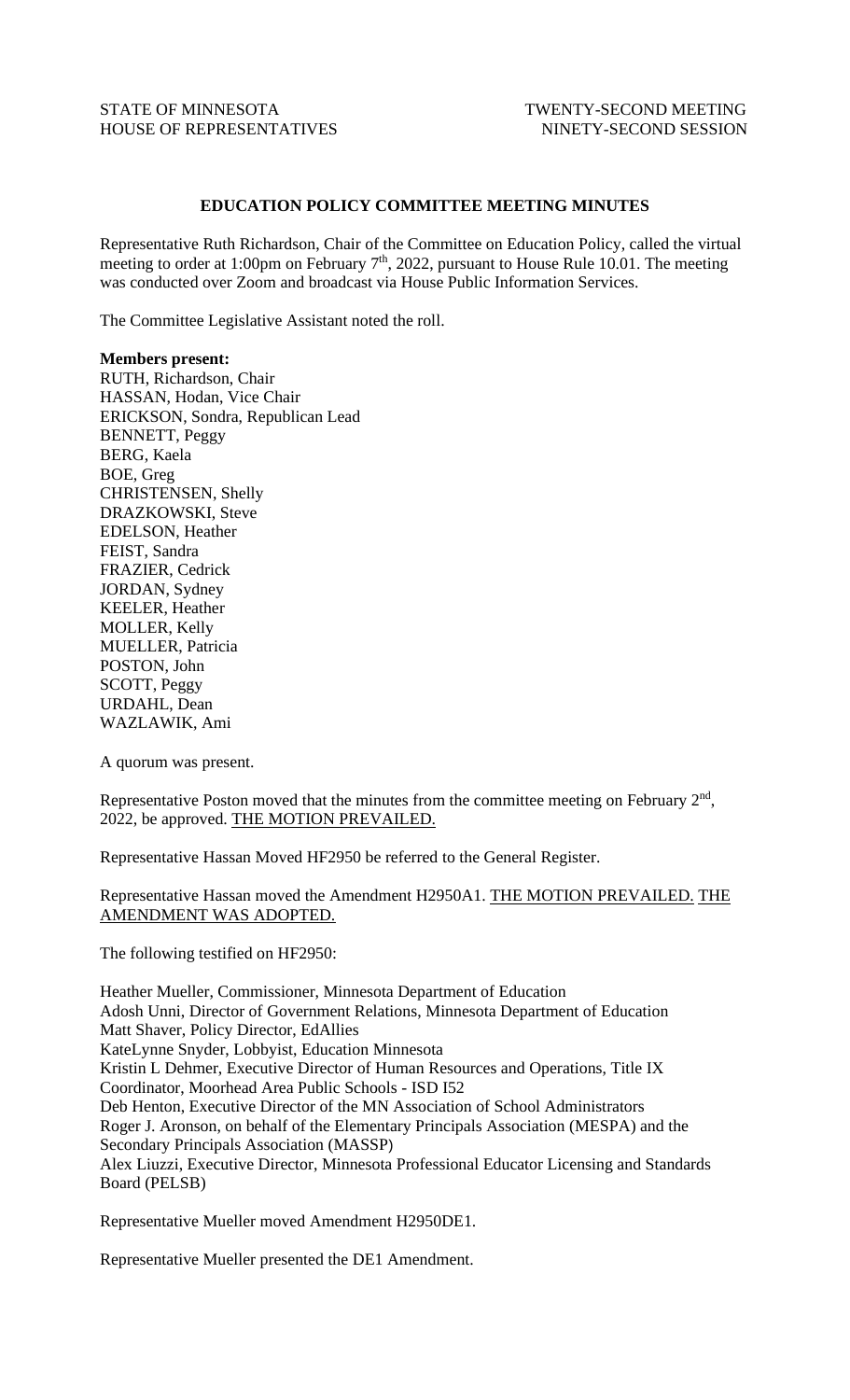Representative Erickson requested a roll call vote.

Representative Mueller renewed the motion to adopt Amendment H2950DE1.

The clerk took the roll

Members voting AYE:

ERICKSON, Sondra, Republican Lead BENNETT, Peggy BOE, Greg DRAZKOWSKI, Steve MUELLER, Patricia POSTON, John SCOTT, Peggy URDAHL, Dean

Members voting NAY:

RUTH, Richardson, Chair HASSAN, Hodan, Vice Chair BERG, Kaela CHRISTENSEN, Shelly EDELSON, Heather FEIST, Sandra FRAZIER, Cedrick JORDAN, Sydney KEELER, Heather MOLLER, Kelly WAZLAWIK, Ami

## With a vote of 8 AYES and 11 NAYS. THE MOTION DID NOT PREVAIL. THE AMENDMENT WAS NOT ADOPTED.

Representative Hassan renewed the motion to refer HF2950, as amended, to the General Register.

The clerk took the roll

Members voting AYE:

RUTH, Richardson, Chair HASSAN, Hodan, Vice Chair BERG, Kaela CHRISTENSEN, Shelly EDELSON, Heather FEIST, Sandra FRAZIER, Cedrick JORDAN, Sydney KEELER, Heather MOLLER, Kelly WAZLAWIK, Ami

Members voting NAYS:

ERICKSON, Sondra, Republican Lead BENNETT, Peggy BOE, Greg DRAZKOWSKI, Steve MUELLER, Patricia POSTON, John SCOTT, Peggy